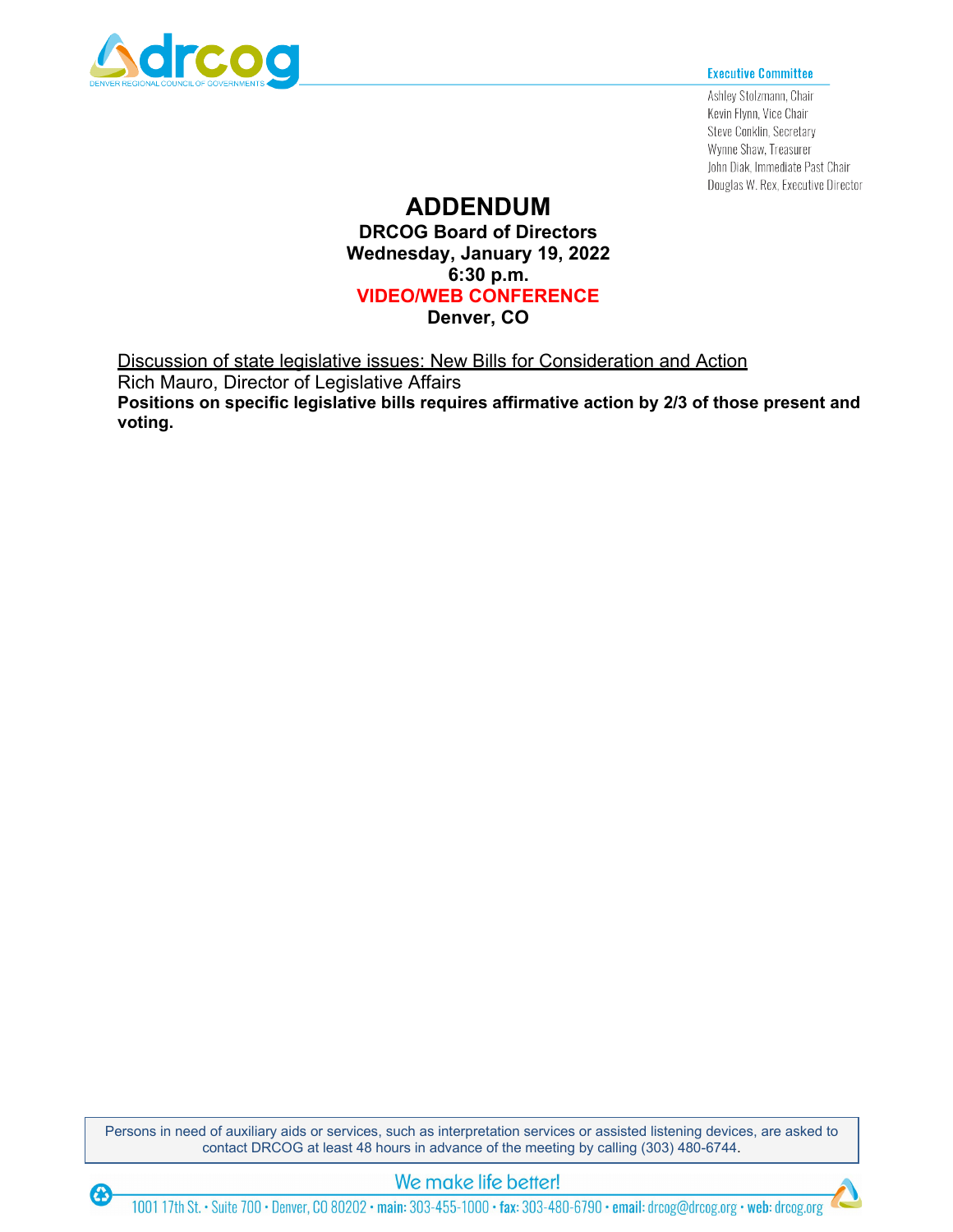### To: Chair and Members of the Board of Directors

From: Douglas W. Rex, Executive Director 303-480-6701 or [drex@drcog.org](mailto:drex@drcog.org)

| <b>Meeting Date</b> | <b>Agenda Category</b> | Agenda Item # |  |  |
|---------------------|------------------------|---------------|--|--|
| January 19, 2022    | Action                 | ADDENDUM      |  |  |

#### **SUBJECT**

This item concerns adoption of positions on state legislative bills as presented by staff.

### PROPOSED ACTION/RECOMMENDATIONS

Adopt positions on bills presented.

### ACTION BY OTHERS

N/A

### **SUMMARY**

The 2022 Session of the Colorado General Assembly convened on January 12. The attachment lists bills of interest introduced with staff comments and recommended positions (relative to the Board adopted Policy Statement on State Legislative Issues) for Board consideration.

Any bills of interest introduced after January 12 will be emailed to Board members by Monday, January 17 with staff comments and recommended positions for review at the meeting per current Board policy.

## PREVIOUS DISCUSSIONS/ACTIONS

N/A

### PROPOSED MOTION

Move to adopt positions on state legislative issues.

#### **ATTACHMENTS**

Legislative Status Report New Bills 1-15-22

### ADDITIONAL INFORMATION

If you need additional information, please contact Douglas W. Rex, Executive Director, at [drex@drcog.org](mailto:drex@drcog.org) or (303) 480-6701; or Rich Mauro, Senior Policy and Legislative Analyst, at 303-480-6778 or [rmauro@drcog.org.](mailto:rmauro@drcog.org)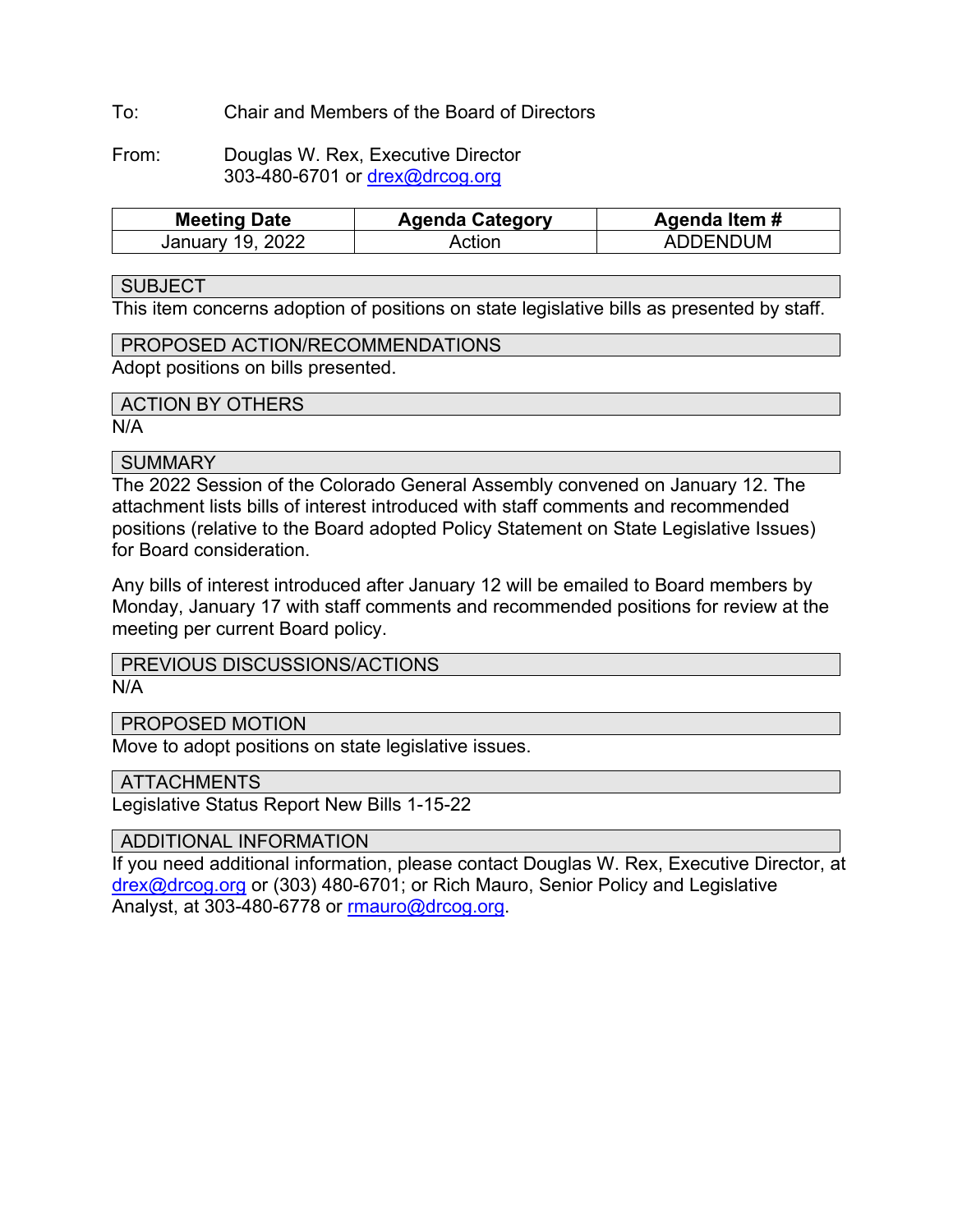### **DENVER REGIONAL COUNCIL OF GOVERNMENTS STATUS OF BILLS--2022 SESSION**

**As of 1-15-22**

| <b>Bill No.</b> | <b>Short Title/Bill Summary</b>                                                         | <b>Sponsors</b> | <b>Status</b>               | Recommended  *FN |  | <b>Staff Comments</b>                                                                                          | <b>Legislative Policy</b>                                            |  |  |
|-----------------|-----------------------------------------------------------------------------------------|-----------------|-----------------------------|------------------|--|----------------------------------------------------------------------------------------------------------------|----------------------------------------------------------------------|--|--|
|                 |                                                                                         |                 |                             | <b>Position</b>  |  |                                                                                                                |                                                                      |  |  |
|                 | <b>AGING BILLS</b>                                                                      |                 |                             |                  |  |                                                                                                                |                                                                      |  |  |
|                 | <b>HB1035</b> Modernization Of The Older Coloradans'                                    | Young and       | House Public & Support with |                  |  | NA The purpose of the Older Coloradans Act DRCOG supports state legislative                                    |                                                                      |  |  |
|                 | Act- updates the "Older Coloradans' Act",                                               | Bradfield/      | Behavioral                  | lamendments      |  | is to support older Coloradans through                                                                         | and regulatory provisions                                            |  |  |
|                 | including: reorganizing the Commission on                                               | Ginal and       | Health &<br>Human           |                  |  | community planning, social services,                                                                           | reinforcing collaboration between                                    |  |  |
|                 | Aging and increasing membership from 17<br>to 19 in order to coordinate and implement   | Rankin          | <b>Services</b>             |                  |  | health and well-being services, and<br>strategies to prepare the state's                                       | the state and area agencies on<br>aging and respecting their         |  |  |
|                 | the Strategic Action Plan on Aging and to                                               |                 |                             |                  |  | infrastructure for an increasing older                                                                         | respective roles and interests,<br>consistent with state and federal |  |  |
|                 | make recommendations; appointing a state<br>department of human services liaison to act |                 |                             |                  |  | population of Coloradans. Many of the<br>provisions of the bill reflect work DRCOG laws; and collaboration and |                                                                      |  |  |
|                 | as the primary contact for the commission                                               |                 |                             |                  |  | staff has been involved in with the                                                                            | partnerships to better meet the                                      |  |  |
|                 | in order to coordinate commission-related<br>duties with the state department and other |                 |                             |                  |  | governor's office and other aging<br>advocates and providers. This includes                                    | service needs of older adults<br>consistent with DRCOG's             |  |  |
|                 | state agencies; convening a technical                                                   |                 |                             |                  |  | the creation and operation of the                                                                              | responsibilities as an Area                                          |  |  |
|                 | advisory committee comprised of key state                                               |                 |                             |                  |  | Strategic Action Planning Group on                                                                             | Agency on Aging and an Aging                                         |  |  |
|                 | agency representatives to direct the<br>implementations of the plan and the             |                 |                             |                  |  | Aging and Lifelong Colorado. DRCOG<br>staff also has been involved in the                                      | and Disability Resource Center.                                      |  |  |
|                 | commission's recommendations; and                                                       |                 |                             |                  |  | drafting of the bill. It currently is                                                                          |                                                                      |  |  |
|                 | creating the Lifelong Colorado initiative                                               |                 |                             |                  |  | scheduled to be heard in committee on                                                                          |                                                                      |  |  |
|                 | within the department's State Office on<br>Aging to coordinate strategies and           |                 |                             |                  |  | February 4. DRCOG is working with<br>other stakeholders to clarify language in                                 |                                                                      |  |  |
|                 | implementation of the plan with the                                                     |                 |                             |                  |  | the bill regarding the authority of the                                                                        |                                                                      |  |  |
|                 | commission, advisory committee, and key                                                 |                 |                             |                  |  | Commission and the relationship                                                                                |                                                                      |  |  |
|                 | state agencies.                                                                         |                 |                             |                  |  | between the new State Office on Aging                                                                          |                                                                      |  |  |
|                 |                                                                                         |                 |                             |                  |  | and the Area Agencies on Aging.                                                                                |                                                                      |  |  |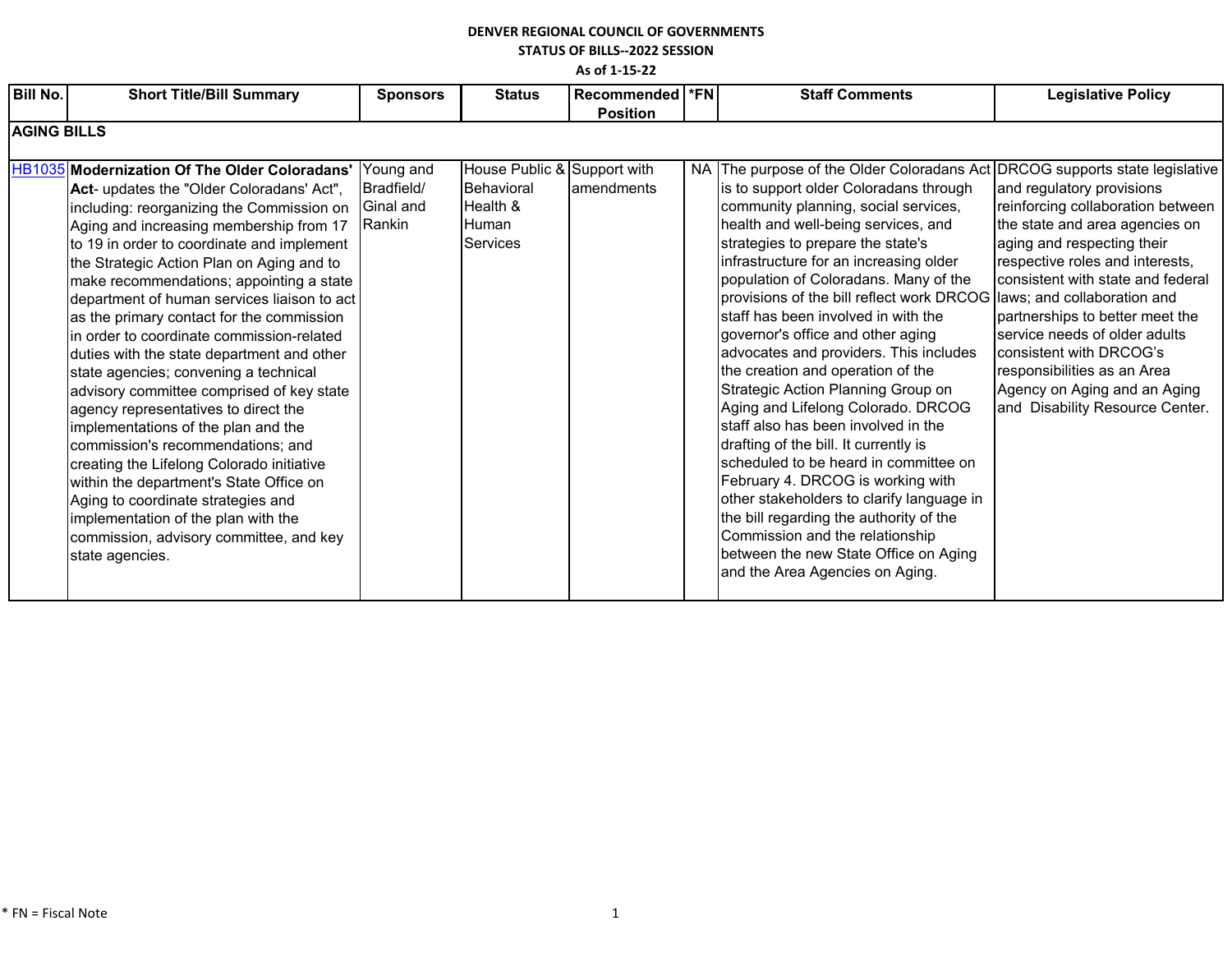### **DENVER REGIONAL COUNCIL OF GOVERNMENTS STATUS OF BILLS--2022 SESSION**

**As of 1-15-22**

| <b>Bill No.</b> | <b>Short Title/Bill Summary</b>                                                                                                                                                                                                                                                                                                                                                                                                                                                                                          | <b>Sponsors</b>          | <b>Status</b>         | Recommended  *FN | <b>Staff Comments</b>                                                                                                                                                                                                                                                                                                                                                                                                                                                                                                                                                                                                                                                                                                                       | <b>Legislative Policy</b>                                                                                                                                                                                                                                                                                                                                                                                                                                                                                                                                                                                                                                                                                                                                       |
|-----------------|--------------------------------------------------------------------------------------------------------------------------------------------------------------------------------------------------------------------------------------------------------------------------------------------------------------------------------------------------------------------------------------------------------------------------------------------------------------------------------------------------------------------------|--------------------------|-----------------------|------------------|---------------------------------------------------------------------------------------------------------------------------------------------------------------------------------------------------------------------------------------------------------------------------------------------------------------------------------------------------------------------------------------------------------------------------------------------------------------------------------------------------------------------------------------------------------------------------------------------------------------------------------------------------------------------------------------------------------------------------------------------|-----------------------------------------------------------------------------------------------------------------------------------------------------------------------------------------------------------------------------------------------------------------------------------------------------------------------------------------------------------------------------------------------------------------------------------------------------------------------------------------------------------------------------------------------------------------------------------------------------------------------------------------------------------------------------------------------------------------------------------------------------------------|
|                 | <b>TRANSPORTATION BILLS</b>                                                                                                                                                                                                                                                                                                                                                                                                                                                                                              |                          |                       | <b>Position</b>  |                                                                                                                                                                                                                                                                                                                                                                                                                                                                                                                                                                                                                                                                                                                                             |                                                                                                                                                                                                                                                                                                                                                                                                                                                                                                                                                                                                                                                                                                                                                                 |
|                 |                                                                                                                                                                                                                                                                                                                                                                                                                                                                                                                          |                          |                       |                  |                                                                                                                                                                                                                                                                                                                                                                                                                                                                                                                                                                                                                                                                                                                                             |                                                                                                                                                                                                                                                                                                                                                                                                                                                                                                                                                                                                                                                                                                                                                                 |
|                 | HB1026 Alternative Transportation Options Tax<br><b>Credit-</b> Legislative Oversight Committee<br>Concerning Tax Policy. The bill replaces an Hansen and<br>existing income tax deduction for expenses   Liston<br>incurred by employers when providing<br>alternative transportation options to<br>employees with a refundable income tax<br>credit of 50% of such expenses for such<br>employers. The credit is allowed for income<br>tax years beginning on or after January 1,<br>2023, but before January 1, 2033. | <b>Bird and</b><br>Woog/ | House Finance Support |                  | NA This bill replaces an existing employer<br>lincome tax deduction for alternative<br>mode provisions (carpool vehicles, transit DRCOG supports a coordinated<br>passes, etc.) with an employer income<br>tax credit for these items. Transportation<br>demand management programs, projects of non-single-occupant-vehicle<br>and services can help reduce congestion travel options; active<br>and improve air quality by decreasing the transportation to encourage<br>amount of automobile traffic during high-<br>demand periods. DRCOG sees<br>transportation demand management as<br>an important element of the region's long- changes to normal work patterns<br>range growth management and<br>transportation planning strategy. | To promote transportation<br>demand management efforts,<br>regionwide effort (Way to Go) to<br>promote and encourage adoption<br>healthier travel choices, including<br>bicycling and walking; transit;<br>telecommuting, flextime and other<br>to avoid peak traffic conditions;<br>carpooling, vanpooling and other<br>forms of ridesharing including the<br>underlying technologies to<br>facilitate matches; employer<br>promotion of alternative mode use<br>by employees; and incentives to<br>individuals who use alternative<br>modes. DRCOG also supports<br>funding for programs that provide<br>transportation for access to jobs<br>for low-income workers who<br>cannot afford to live near where<br>they work, and for safe routes to<br>schools. |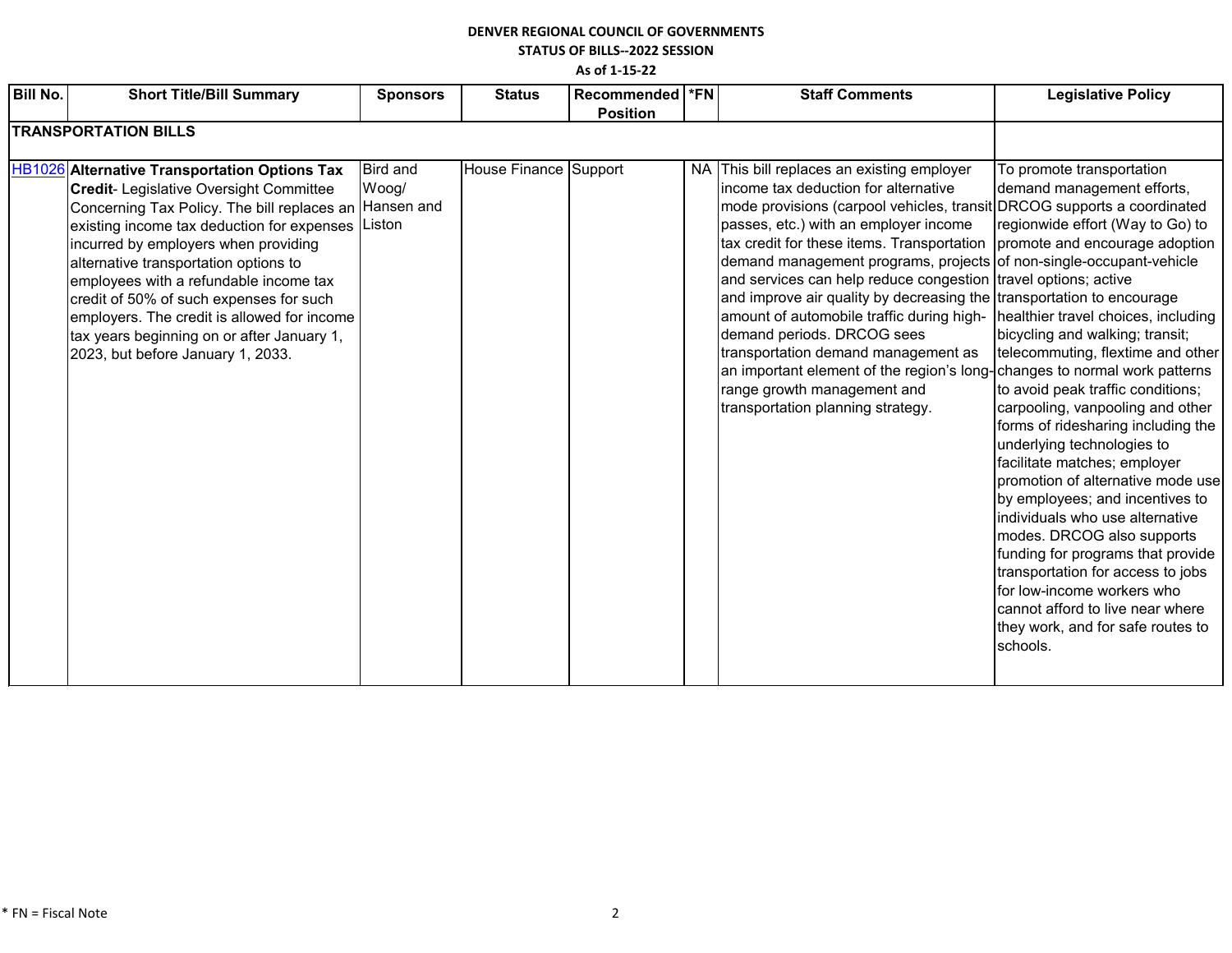### **DENVER REGIONAL COUNCIL OF GOVERNMENTS STATUS OF BILLS--2022 SESSION**

| <b>Bill No.</b> | <b>Short Title/Bill Summary</b>                                                                                                                                                                                                                                                                                                                                                                                                                                                                                                                                                                                                                                                                                                                                                                                                                                                                                                                                                                                                                                                                                                                                                                                                                                     | <b>Sponsors</b>               | <b>Status</b>                                    | Recommended  *FN                    | <b>Staff Comments</b>                                                                                                                                                                                                                                                                                                                                                                                                                                                                                                                                                                                                                                                                                                                                                                                                                                                                                                                                                                                                                                                                                                                                                                                                                                      | <b>Legislative Policy</b>                                                                                                                                                                                                                                    |
|-----------------|---------------------------------------------------------------------------------------------------------------------------------------------------------------------------------------------------------------------------------------------------------------------------------------------------------------------------------------------------------------------------------------------------------------------------------------------------------------------------------------------------------------------------------------------------------------------------------------------------------------------------------------------------------------------------------------------------------------------------------------------------------------------------------------------------------------------------------------------------------------------------------------------------------------------------------------------------------------------------------------------------------------------------------------------------------------------------------------------------------------------------------------------------------------------------------------------------------------------------------------------------------------------|-------------------------------|--------------------------------------------------|-------------------------------------|------------------------------------------------------------------------------------------------------------------------------------------------------------------------------------------------------------------------------------------------------------------------------------------------------------------------------------------------------------------------------------------------------------------------------------------------------------------------------------------------------------------------------------------------------------------------------------------------------------------------------------------------------------------------------------------------------------------------------------------------------------------------------------------------------------------------------------------------------------------------------------------------------------------------------------------------------------------------------------------------------------------------------------------------------------------------------------------------------------------------------------------------------------------------------------------------------------------------------------------------------------|--------------------------------------------------------------------------------------------------------------------------------------------------------------------------------------------------------------------------------------------------------------|
|                 |                                                                                                                                                                                                                                                                                                                                                                                                                                                                                                                                                                                                                                                                                                                                                                                                                                                                                                                                                                                                                                                                                                                                                                                                                                                                     |                               |                                                  | <b>Position</b>                     |                                                                                                                                                                                                                                                                                                                                                                                                                                                                                                                                                                                                                                                                                                                                                                                                                                                                                                                                                                                                                                                                                                                                                                                                                                                            |                                                                                                                                                                                                                                                              |
|                 | HB1028 Statewide Regulation Of Controlled<br><b>Intersections-</b> Transportation Legislation<br>Review Committee. Amends existing statute<br>to make the substantive requirements for<br>'safety stops" uniform statewide for most<br>persons approaching a controlled intersection<br>who are not operating a motor vehicle. Such<br>persons include pedestrians (approaching a<br>controlled intersection with a stop sign) and<br>operators of low-speed conveyances, as<br>defined in the bill (approaching a controlled<br>intersection with a stop sign or a traffic control<br>signal). The regulation of persons<br>approaching controlled intersections is<br>declared to be a matter of mixed state and<br>local concern, and the amended statute is<br>thus declared to supersede any conflicting<br>local ordinance or resolution but not to affect<br>the validity of any nonconflicting local<br>ordinance or resolution that regulates the<br>conduct of persons approaching controlled<br>intersections. The bill does not create any<br>right for a pedestrian or the operator of a low-<br>speed conveyance to travel on any portion of<br>a roadway where travel is otherwise<br>prohibited by state law or a local ordinance or<br>resolution. | Gray and<br>Hooton/<br>Winter | House<br>Transportation<br>& Local<br>Government | <b>Board Direction</b><br>Requested | NA Existing statute allows a municipality or<br>county to adopt an ordinance or resolution<br>specifying that a person riding a bicycle,<br>electrical assisted bicycle, or electric scooter<br>may make a "safety stop", rather than a full<br>stop, under certain circumstances when<br>approaching an intersection that is controlled<br>by a stop sign or a traffic control signal as<br>follows:<br>• When approaching a stop sign, if it is safe<br>to proceed, the person may, after slowing to<br>a reasonable speed of 15 miles per hour or<br>less, or 10 or 20 miles per hour or less if so<br>specified by municipality or county for a<br>particular intersection and marked with<br>appropriate signage, and yielding the right-of-<br>way to any traffic or pedestrian in or<br>approaching the intersection, continue<br>through the intersection without stopping;<br>• When approaching an illuminated red traffic<br>control signal, the person must first stop at<br>the intersection and yield to all other traffic<br>and pedestrians and then, when safe to do<br>so, may proceed straight or make a right turn<br>through the intersection or, subject to<br>specified conditions, make a left turn onto a<br>one-way street only. | DRCOG supports legislation that<br>promotes efforts to fund, maintain<br>and expand a multimodal<br>transportation system. DRCOG<br>also supports measures to<br>improve safety for users of<br>alternative modes, especially<br>pedestrians and bicyclists. |